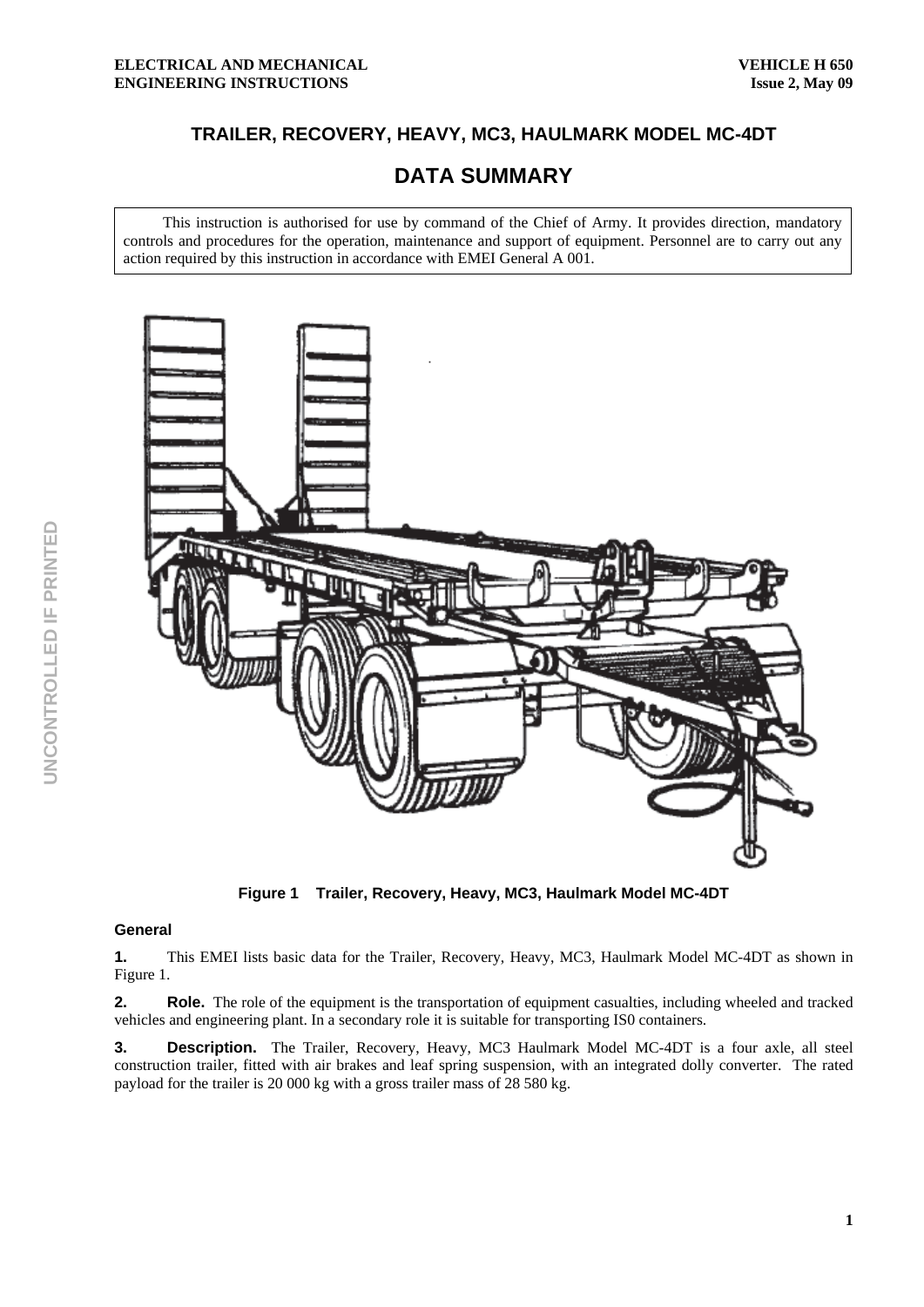#### **Detail**

| 4. | <b>Dimensions:</b>            |                      |                    |  |  |  |  |  |
|----|-------------------------------|----------------------|--------------------|--|--|--|--|--|
|    | a.                            |                      | Height:            |  |  |  |  |  |
|    |                               | (1)                  |                    |  |  |  |  |  |
|    |                               | (2)                  |                    |  |  |  |  |  |
|    | b.                            | Length (Ramps Down): |                    |  |  |  |  |  |
|    |                               | (1)                  |                    |  |  |  |  |  |
|    |                               | (2)                  |                    |  |  |  |  |  |
|    | c.                            |                      | Length (Ramps Up): |  |  |  |  |  |
|    |                               | (1)                  |                    |  |  |  |  |  |
|    |                               | (2)                  |                    |  |  |  |  |  |
|    | d.                            | Deck Length:         |                    |  |  |  |  |  |
|    |                               | (1)                  |                    |  |  |  |  |  |
|    |                               | (2)                  |                    |  |  |  |  |  |
|    | е.                            |                      |                    |  |  |  |  |  |
|    | f.                            |                      |                    |  |  |  |  |  |
|    | g.                            |                      |                    |  |  |  |  |  |
|    | h.                            |                      |                    |  |  |  |  |  |
|    | i.                            |                      |                    |  |  |  |  |  |
|    | j.                            |                      |                    |  |  |  |  |  |
|    | k.                            |                      |                    |  |  |  |  |  |
| 5. | Mass:                         |                      |                    |  |  |  |  |  |
|    | a.                            | Unladen:             |                    |  |  |  |  |  |
|    |                               | (1)                  |                    |  |  |  |  |  |
|    |                               | (2)                  |                    |  |  |  |  |  |
|    |                               | (3)                  |                    |  |  |  |  |  |
|    | $\mathbf b$ .                 |                      |                    |  |  |  |  |  |
|    | c.                            |                      |                    |  |  |  |  |  |
| 6. | <b>Bridge Classification:</b> |                      |                    |  |  |  |  |  |
|    | a.                            |                      |                    |  |  |  |  |  |
| 7. | <b>Wheels and Tyres:</b>      |                      |                    |  |  |  |  |  |
|    | a.                            |                      |                    |  |  |  |  |  |
|    | b.                            |                      |                    |  |  |  |  |  |
|    | с.                            |                      |                    |  |  |  |  |  |
| 8. | Axles:                        |                      |                    |  |  |  |  |  |
|    | а.                            |                      |                    |  |  |  |  |  |
|    | b.                            |                      |                    |  |  |  |  |  |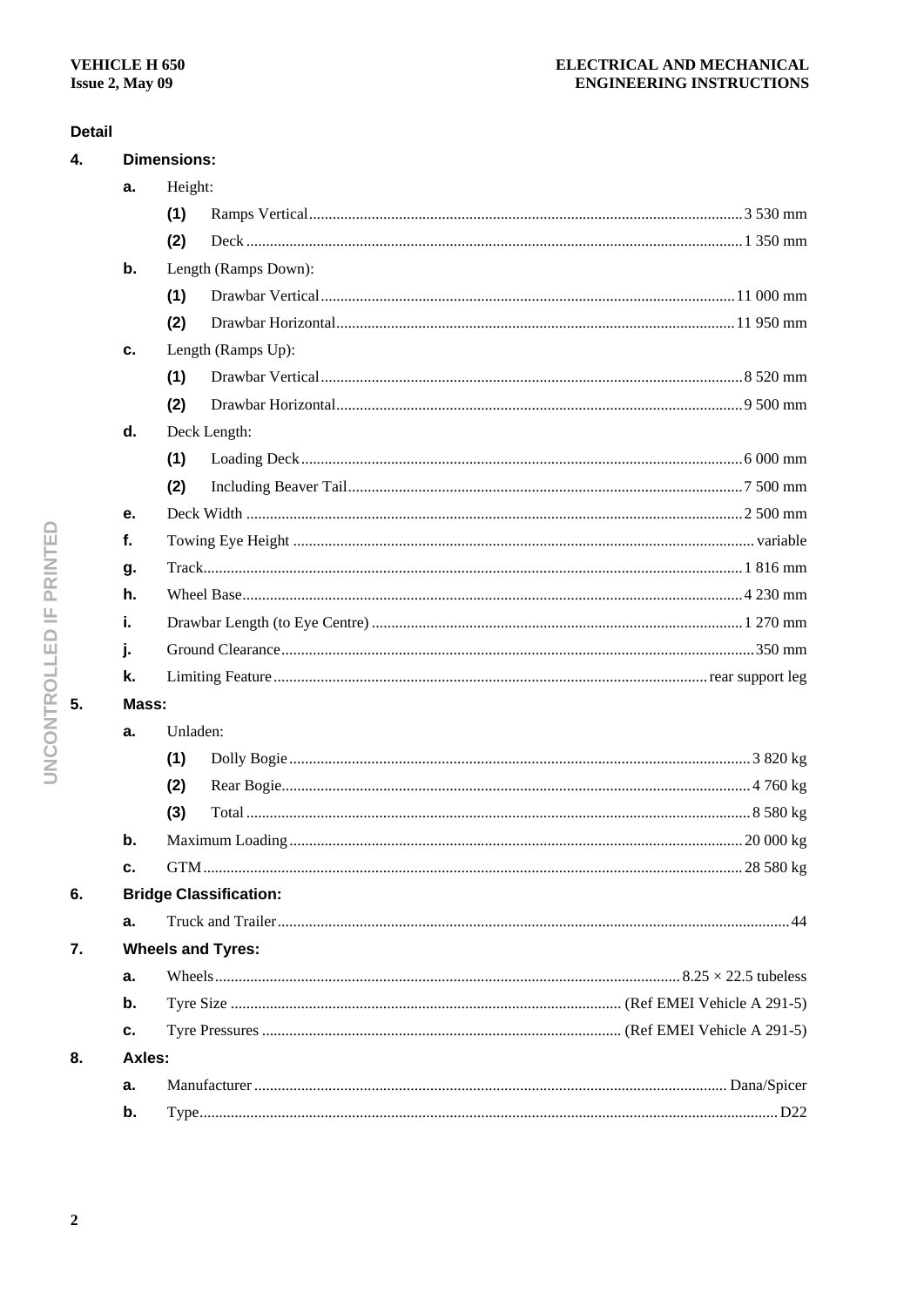#### **ELECTRICAL AND MECHANICAL ENGINEERING INSTRUCTIONS**

| 9.  | <b>Suspension:</b>        |                                                                                           |                                                                                     |  |  |  |  |  |
|-----|---------------------------|-------------------------------------------------------------------------------------------|-------------------------------------------------------------------------------------|--|--|--|--|--|
|     | a.                        |                                                                                           |                                                                                     |  |  |  |  |  |
|     | b.                        |                                                                                           |                                                                                     |  |  |  |  |  |
| 10. | <b>Electrical System:</b> |                                                                                           |                                                                                     |  |  |  |  |  |
|     | a.                        |                                                                                           |                                                                                     |  |  |  |  |  |
|     | b.                        |                                                                                           |                                                                                     |  |  |  |  |  |
|     | с.                        |                                                                                           | Lighting:                                                                           |  |  |  |  |  |
|     |                           | (1)                                                                                       |                                                                                     |  |  |  |  |  |
|     |                           | (2)                                                                                       |                                                                                     |  |  |  |  |  |
|     |                           | (3)                                                                                       |                                                                                     |  |  |  |  |  |
|     |                           | (4)                                                                                       |                                                                                     |  |  |  |  |  |
|     |                           | (5)                                                                                       |                                                                                     |  |  |  |  |  |
|     |                           | (6)                                                                                       |                                                                                     |  |  |  |  |  |
|     | d.                        |                                                                                           | Lighting, Military:                                                                 |  |  |  |  |  |
|     |                           | (1)                                                                                       |                                                                                     |  |  |  |  |  |
| 11. |                           | <b>Brakes:</b>                                                                            |                                                                                     |  |  |  |  |  |
|     | a.                        |                                                                                           |                                                                                     |  |  |  |  |  |
|     | b.                        | internal expanding drum type, spring brakes on three axles, power chambers on front axle. |                                                                                     |  |  |  |  |  |
| 12. |                           |                                                                                           | <b>Loading Ramps:</b>                                                               |  |  |  |  |  |
|     | a.                        |                                                                                           |                                                                                     |  |  |  |  |  |
|     | b.                        |                                                                                           |                                                                                     |  |  |  |  |  |
| 13. |                           | Lubricants:                                                                               |                                                                                     |  |  |  |  |  |
|     | a.                        |                                                                                           |                                                                                     |  |  |  |  |  |
|     | b.                        |                                                                                           |                                                                                     |  |  |  |  |  |
|     | c.                        |                                                                                           |                                                                                     |  |  |  |  |  |
| 14. |                           | <b>Manufacturer's Details:</b>                                                            |                                                                                     |  |  |  |  |  |
|     | a.                        |                                                                                           | Manufacturer:                                                                       |  |  |  |  |  |
|     |                           |                                                                                           | Haulmark Trailers (Australia)<br>1848 Ipswich Rd<br>ROCKLEA QLD 4108                |  |  |  |  |  |
|     |                           | Phone: (07) 3277 3666<br>$(07)$ 3277 0296<br>Fax:                                         |                                                                                     |  |  |  |  |  |
|     | b.                        |                                                                                           | <b>Australian Distributor:</b>                                                      |  |  |  |  |  |
|     |                           |                                                                                           | Haulmark Trailers (Australia)<br>36 Riverside Rd<br><b>CHIPPING NORTON NSW 2170</b> |  |  |  |  |  |
|     |                           | Fax:                                                                                      | Phone: (02) 9755 3877<br>$(02)$ 9755 2320                                           |  |  |  |  |  |

**3**